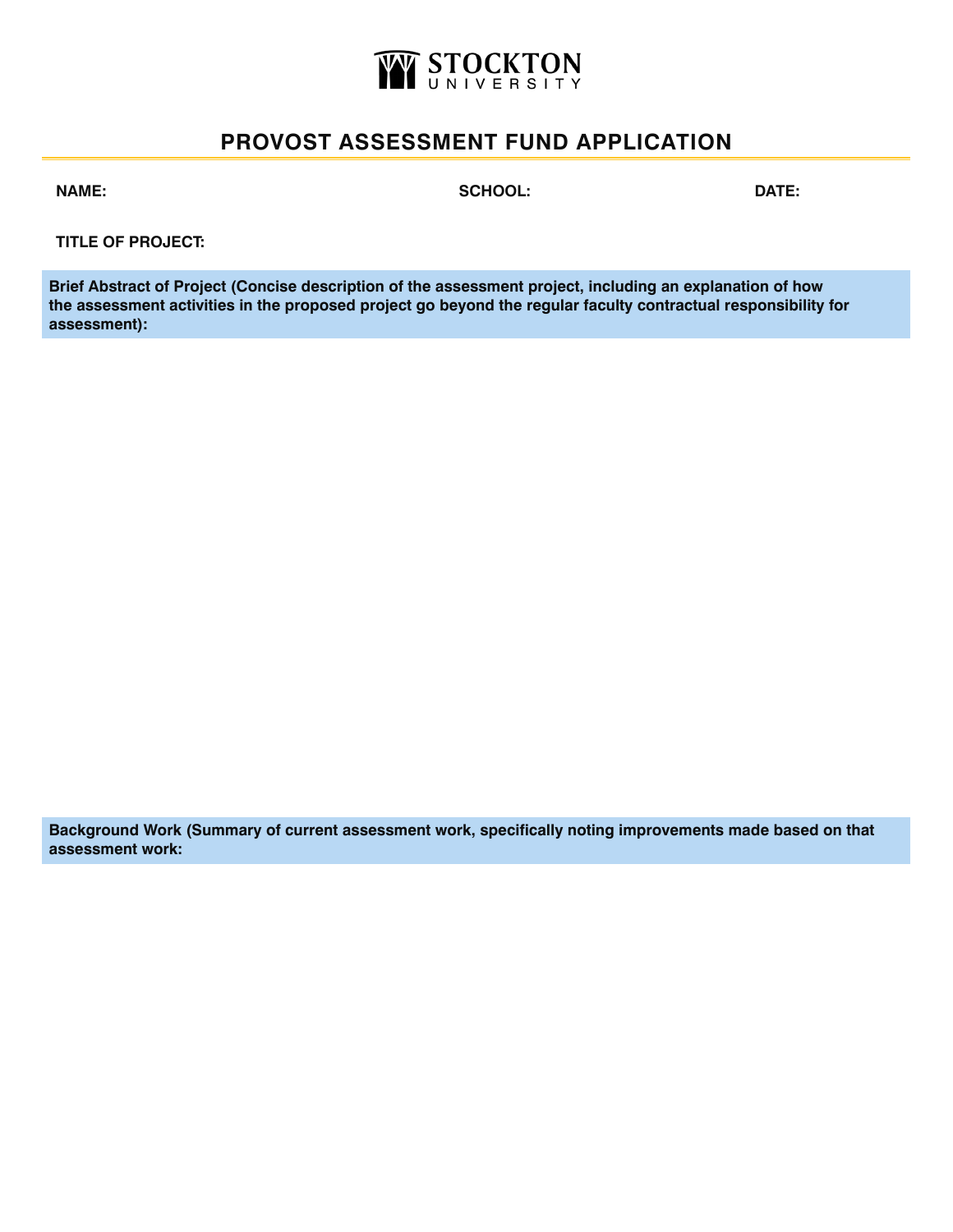**Program goal or learning outcomes (Explain how this proposed assessment project specifically maps to the program goals in Section A of the Annual Report and/or the program-level student learning outcomes in Section C of the Annual Report):** 

 **Timeline (Timeline for the proposed assessment project):**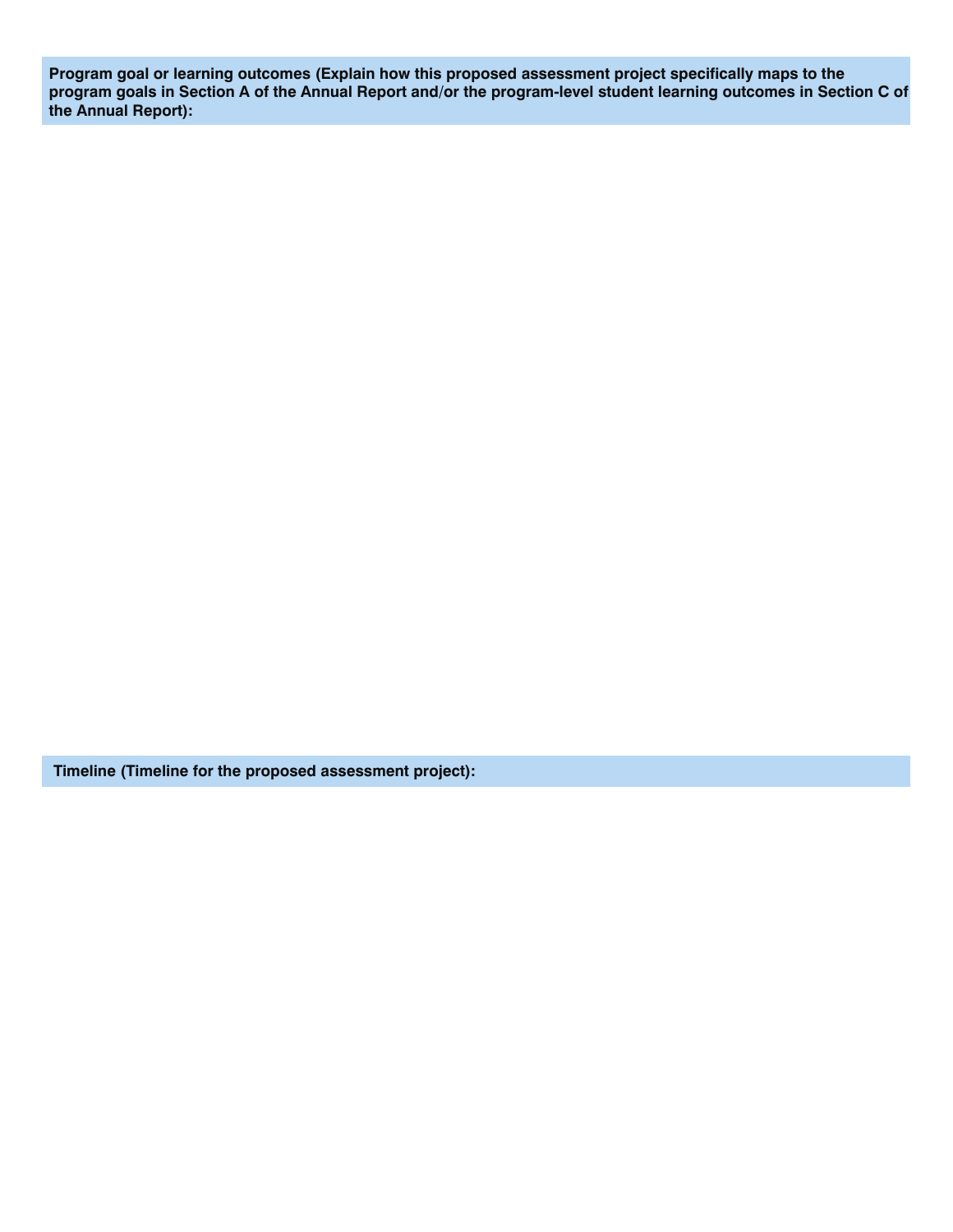## **Budget:**

| $\mathbf{I}$ . | Salary/Stipend                             |                                                      |
|----------------|--------------------------------------------|------------------------------------------------------|
|                | a. Faculty                                 | $\frac{1}{2}$                                        |
|                | <b>b. Student Workers</b>                  | \$                                                   |
|                | c. Other (indicate): ____________________  | \$                                                   |
|                |                                            | I. Total: \$___________                              |
| П.             | <b>Non-Salary</b>                          |                                                      |
|                | a. Travel                                  | $\frac{1}{2}$                                        |
|                | b. Equipment                               |                                                      |
|                | c. Supplies                                | $\frac{1}{2}$                                        |
|                | d. Registration Fees                       |                                                      |
|                | e. Other (indicate): ____________________  | \$<br><u> 1990 - Jan Barbara Barat, prima popula</u> |
|                |                                            | $II. Total: $ \_$                                    |
| Ш.             | Other (indicate): ________________________ | $$$ $$$                                              |
|                |                                            | $III. Total: $ ________$                             |
|                |                                            | <b>GRAND TOTAL</b><br>$\sim$                         |

**Budget Narrative (Explain how the proposed project will benefit the program):**